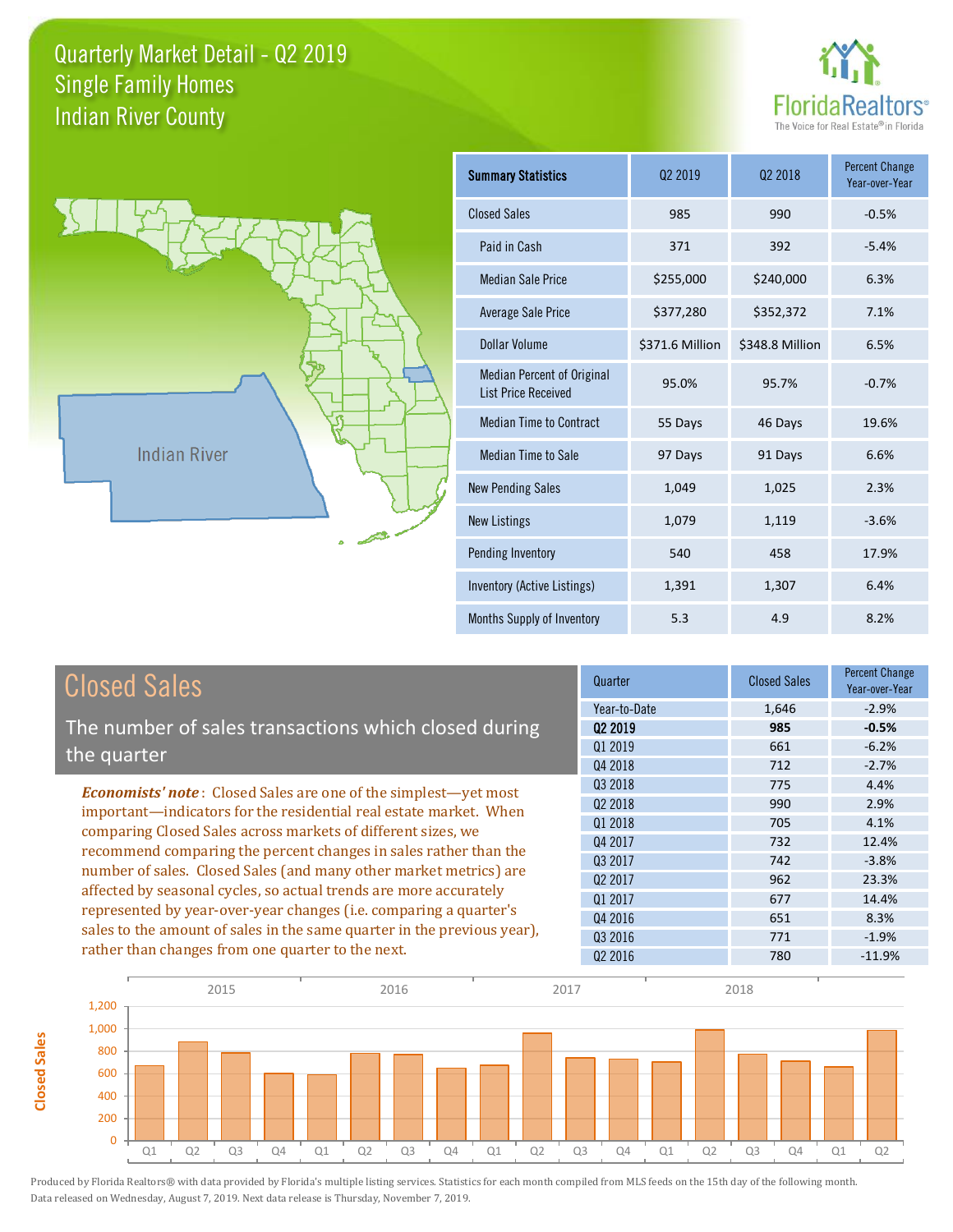

| <b>Cash Sales</b>                                                              | Quarter             | <b>Cash Sales</b> | <b>Percent Change</b><br>Year-over-Year |
|--------------------------------------------------------------------------------|---------------------|-------------------|-----------------------------------------|
|                                                                                | Year-to-Date        | 643               | $-3.0%$                                 |
| The number of Closed Sales during the quarter in                               | 02 2019             | 371               | $-5.4%$                                 |
|                                                                                | 01 2019             | 272               | 0.4%                                    |
| which buyers exclusively paid in cash                                          | Q4 2018             | 271               | $-7.2%$                                 |
|                                                                                | Q3 2018             | 269               | 4.3%                                    |
|                                                                                | 02 2018             | 392               | $-1.0%$                                 |
| <b>Economists' note:</b> Cash Sales can be a useful indicator of the extent to | 01 2018             | 271               | $-12.3%$                                |
| which investors are participating in the market. Why? Investors are            | Q4 2017             | 292               | 8.6%                                    |
| far more likely to have the funds to purchase a home available up front,       | 03 2017             | 258               | $-17.0%$                                |
| whereas the typical homebuyer requires a mortgage or some other                | Q <sub>2</sub> 2017 | 396               | 13.8%                                   |
| form of financing. There are, of course, many possible exceptions, so          | Q1 2017             | 309               | 12.0%                                   |
| this statistic should be interpreted with care.                                | Q4 2016             | 269               | $-3.2%$                                 |
|                                                                                | Q3 2016             | 311               | $-8.5%$                                 |
|                                                                                | Q <sub>2</sub> 2016 | 348               | $-22.3%$                                |



# Cash Sales as a Percentage of Closed Sales

The percentage of Closed Sales during the quarter which were Cash Sales

*Economists' note* : This statistic is simply another way of viewing Cash Sales. The remaining percentages of Closed Sales (i.e. those not paid fully in cash) each quarter involved some sort of financing, such as mortgages, owner/seller financing, assumed loans, etc.

| Quarter             | <b>Percent of Closed</b><br>Sales Paid in Cash | <b>Percent Change</b><br>Year-over-Year |
|---------------------|------------------------------------------------|-----------------------------------------|
| Year-to-Date        | 39.1%                                          | 0.0%                                    |
| 02 2019             | 37.7%                                          | $-4.8%$                                 |
| 01 2019             | 41.1%                                          | 7.0%                                    |
| Q4 2018             | 38.1%                                          | $-4.5%$                                 |
| 03 2018             | 34.7%                                          | $-0.3%$                                 |
| 02 2018             | 39.6%                                          | $-3.9%$                                 |
| Q1 2018             | 38.4%                                          | $-15.8%$                                |
| Q4 2017             | 39.9%                                          | $-3.4%$                                 |
| 03 2017             | 34.8%                                          | $-13.6%$                                |
| Q <sub>2</sub> 2017 | 41.2%                                          | $-7.6%$                                 |
| 01 2017             | 45.6%                                          | $-2.1%$                                 |
| Q4 2016             | 41.3%                                          | $-10.8%$                                |
| Q3 2016             | 40.3%                                          | $-6.9%$                                 |
| Q <sub>2</sub> 2016 | 44.6%                                          | $-11.9%$                                |
|                     |                                                |                                         |

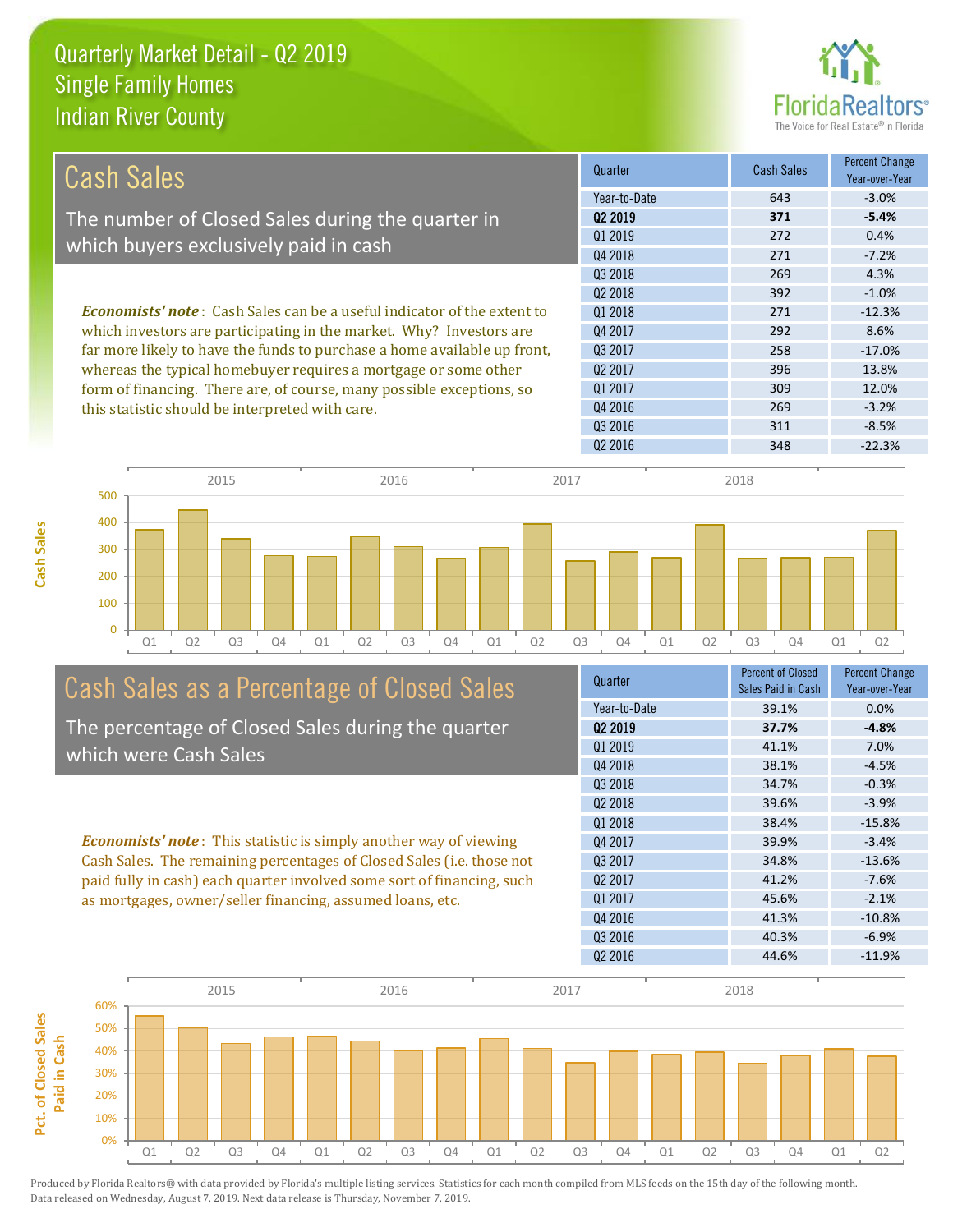

| <b>Median Sale Price</b>                                                  | Quarter             | <b>Median Sale Price</b> | <b>Percent Change</b><br>Year-over-Year |
|---------------------------------------------------------------------------|---------------------|--------------------------|-----------------------------------------|
|                                                                           | Year-to-Date        | \$249,000                | 4.2%                                    |
| The median sale price reported for the quarter (i.e.                      | 02 2019             | \$255,000                | 6.3%                                    |
| 50% of sales were above and 50% of sales were below)                      | Q1 2019             | \$242,700                | 4.2%                                    |
|                                                                           | Q4 2018             | \$239,950                | 5.7%                                    |
|                                                                           | Q3 2018             | \$239,000                | 3.9%                                    |
| <b>Economists' note</b> : Median Sale Price is our preferred summary      | Q <sub>2</sub> 2018 | \$240,000                | 3.2%                                    |
| statistic for price activity because, unlike Average Sale Price, Median   | Q1 2018             | \$233,000                | 6.4%                                    |
| Sale Price is not sensitive to high sale prices for small numbers of      | Q4 2017             | \$227,000                | 10.7%                                   |
| homes that may not be characteristic of the market area. Keep in mind     | Q3 2017             | \$230,000                | 15.0%                                   |
| that median price trends over time are not always solely caused by        | Q <sub>2</sub> 2017 | \$232,500                | 10.7%                                   |
| changes in the general value of local real estate. Median sale price only | Q1 2017             | \$219,000                | 18.2%                                   |
| reflects the values of the homes that sold each quarter, and the mix of   | Q4 2016             | \$205,000                | 7.9%                                    |
| the types of homes that sell can change over time.                        | Q3 2016             | \$200,000                | 11.7%                                   |
|                                                                           | Q <sub>2</sub> 2016 | \$210,000                | 10.5%                                   |
| 2015<br>2016<br>2017                                                      |                     | 2018                     |                                         |



# Average Sale Price

The average sale price reported for the quarter (i.e. total sales in dollars divided by the number of sales)

*Economists' note* : Usually, we prefer Median Sale Price over Average Sale Price as a summary statistic for home prices. However, Average Sale Price does have its uses—particularly when it is analyzed alongside the Median Sale Price. For one, the relative difference between the two statistics can provide some insight into the market for higher-end homes in an area.

| Quarter             | <b>Average Sale Price</b> | <b>Percent Change</b><br>Year-over-Year |
|---------------------|---------------------------|-----------------------------------------|
| Year-to-Date        | \$371,035                 | 7.6%                                    |
| Q <sub>2</sub> 2019 | \$377,280                 | 7.1%                                    |
| 01 2019             | \$361,729                 | 8.3%                                    |
| Q4 2018             | \$338,381                 | 9.2%                                    |
| Q3 2018             | \$320,068                 | $-13.0%$                                |
| Q <sub>2</sub> 2018 | \$352,372                 | 0.8%                                    |
| Q1 2018             | \$334,122                 | 8.2%                                    |
| Q4 2017             | \$309,894                 | 10.7%                                   |
| 03 2017             | \$368,069                 | 37.8%                                   |
| Q <sub>2</sub> 2017 | \$349,480                 | $-0.2%$                                 |
| Q1 2017             | \$308,856                 | 3.8%                                    |
| Q4 2016             | \$279,938                 | $-3.3%$                                 |
| Q3 2016             | \$267,025                 | $-1.0%$                                 |
| Q2 2016             | \$350,320                 | 7.0%                                    |
|                     |                           |                                         |



Median Sale Price

**Average Sale Price Average Sale Price**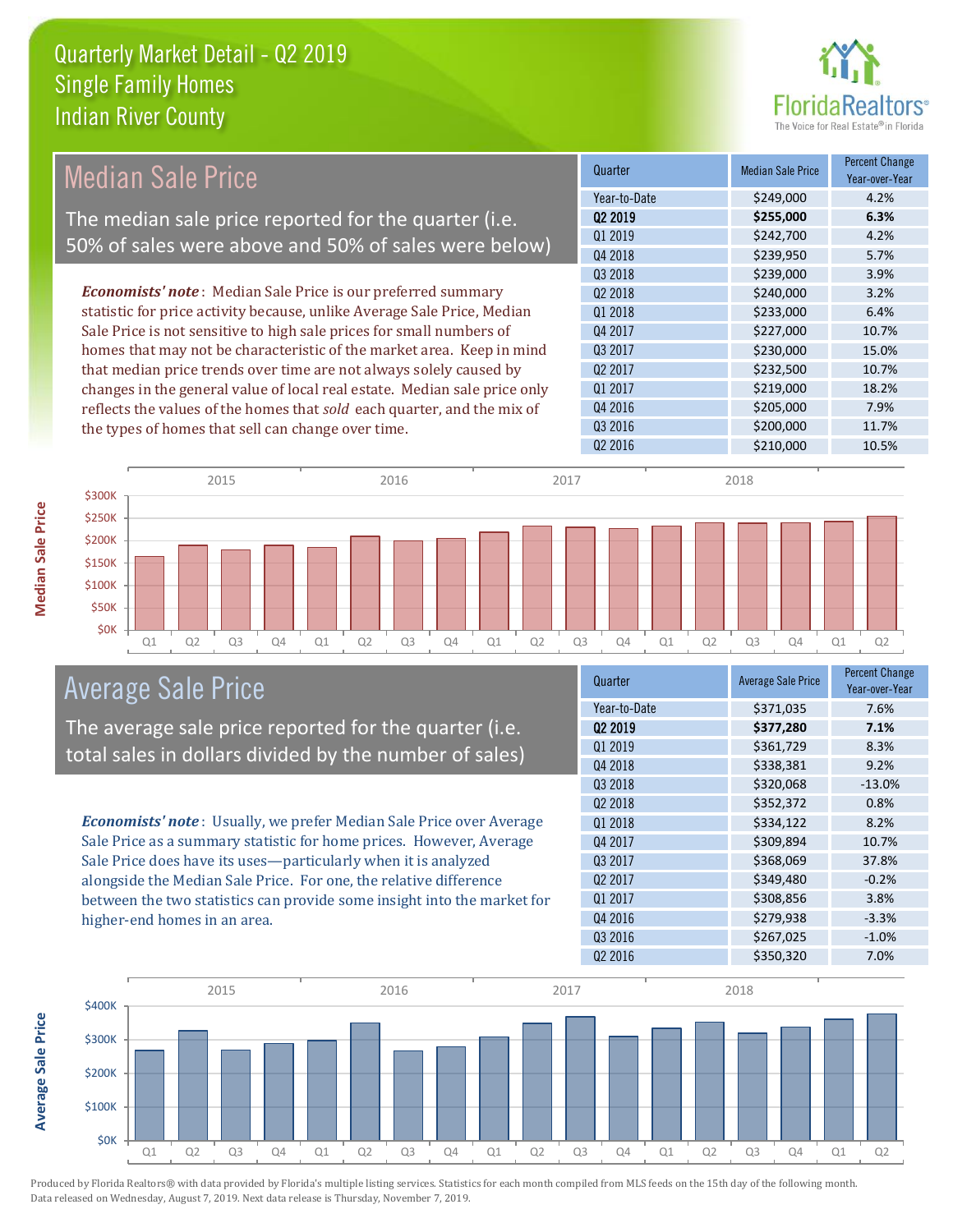

| Dollar Volume                                                                | Quarter             | <b>Dollar Volume</b> | <b>Percent Change</b><br>Year-over-Year |
|------------------------------------------------------------------------------|---------------------|----------------------|-----------------------------------------|
|                                                                              | Year-to-Date        | \$610.7 Million      | 4.5%                                    |
| The sum of the sale prices for all sales which closed                        | 02 2019             | \$371.6 Million      | 6.5%                                    |
| during the quarter                                                           | Q1 2019             | \$239.1 Million      | 1.5%                                    |
|                                                                              | Q4 2018             | \$240.9 Million      | 6.2%                                    |
|                                                                              | Q3 2018             | \$248.1 Million      | $-9.2%$                                 |
| <b>Economists' note</b> : Dollar Volume is simply the sum of all sale prices | 02 2018             | \$348.8 Million      | 3.8%                                    |
| in a given time period, and can quickly be calculated by multiplying         | Q1 2018             | \$235.6 Million      | 12.7%                                   |
| Closed Sales by Average Sale Price. It is a strong indicator of the health   | Q4 2017             | \$226.8 Million      | 24.5%                                   |
| of the real estate industry in a market, and is of particular interest to    | Q3 2017             | \$273.1 Million      | 32.7%                                   |
| real estate professionals, investors, analysts, and government agencies.     | Q <sub>2</sub> 2017 | \$336.2 Million      | 23.0%                                   |
| Potential home sellers and home buyers, on the other hand, will likely       | Q1 2017             | \$209.1 Million      | 18.7%                                   |
| be better served by paying attention to trends in the two components         | Q4 2016             | \$182.2 Million      | 4.8%                                    |

Q1 Q2 Q3 Q4 Q1 Q2 Q3 Q4 Q1 Q2 Q3 Q4 Q1 Q2 Q3 Q4 Q1 Q2 \$0 \$100 M \$200 M \$300 M \$400 M 2015 2016 2017 2018

# Median Percent of Original List Price Received The median of the sale price (as a percentage of the original list

of Dollar Volume (i.e. sales and prices) individually.

price) across all properties selling during the quarter

*Economists' note* : The Median Percent of Original List Price Received is useful as an indicator of market recovery, since it typically rises as buyers realize that the market may be moving away from them and they need to match the selling price (or better it) in order to get a contract on the house. This is usually the last measure to indicate a market has shifted from down to up, so it is what we would call a *lagging* indicator.

| Quarter             | Med. Pct. of Orig.<br><b>List Price Received</b> | <b>Percent Change</b><br>Year-over-Year |
|---------------------|--------------------------------------------------|-----------------------------------------|
| Year-to-Date        | 94.9%                                            | $-0.8%$                                 |
| 02 2019             | 95.0%                                            | $-0.7%$                                 |
| Q1 2019             | 94.7%                                            | $-1.1%$                                 |
| Q4 2018             | 95.4%                                            | $-0.3%$                                 |
| 03 2018             | 94.9%                                            | $-1.1%$                                 |
| Q <sub>2</sub> 2018 | 95.7%                                            | 0.8%                                    |
| Q1 2018             | 95.8%                                            | 0.1%                                    |
| Q4 2017             | 95.7%                                            | 0.1%                                    |
| 03 2017             | 96.0%                                            | 0.8%                                    |
| 02 2017             | 94.9%                                            | 0.2%                                    |
| 01 2017             | 95.7%                                            | 0.8%                                    |
| Q4 2016             | 95.6%                                            | 1.4%                                    |
| Q3 2016             | 95.2%                                            | 0.4%                                    |
| Q <sub>2</sub> 2016 | 94.7%                                            | 0.7%                                    |

Q2 2016 \$273.2 Million -5.7%

Q3 2016 \$205.9 Million -2.9%



Med. Pct. of Orig.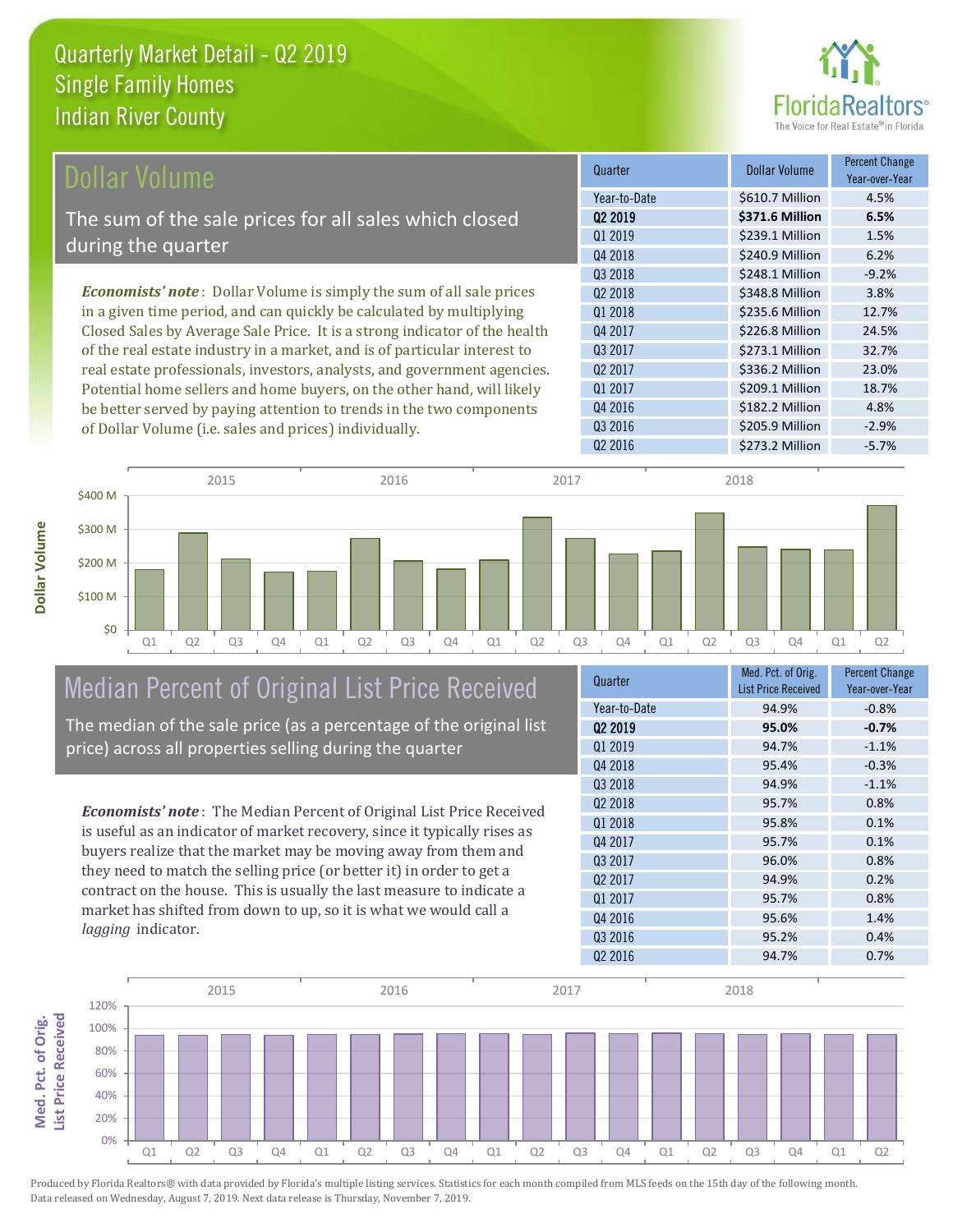

#### 53 Days 8.2% Q3 2018 57 Days 21.3% **Cuarter Median Time to** Contract Percent Change Year-over-Year Q2 2019 **55 Days 19.6%** Year-to-Date 59 Days 28.3% Q1 2019 62 Days 34.8% Q4 2018 Q4 2017 49 Days 19.5% Q3 2017 47 Days 2.2%  $Q2\,2018$  -8.0% Q1 2018 46 Days 0.0% *Economists' note* : Like Time to Sale, Time to Contract is a measure of the length of the home selling process calculated for sales which closed during the quarter. The difference is that Time to Contract measures the number of days between the initial listing of a property and the Median Time to Contract The median number of days between the listing date and contract date for all Closed Sales during the quarter

2015 2016 2017 2018

signing of the contract which eventually led to the closing of the sale. When the gap between Median Time to Contract and Median Time to Sale grows, it is usually a sign of longer closing times and/or declining numbers of cash sales.

|                     | Contract | Year-over-Year |
|---------------------|----------|----------------|
| Year-to-Date        | 59 Days  | 28.3%          |
| 02 2019             | 55 Days  | 19.6%          |
| Q1 2019             | 62 Days  | 34.8%          |
| Q4 2018             | 53 Days  | 8.2%           |
| Q3 2018             | 57 Days  | 21.3%          |
| Q <sub>2</sub> 2018 | 46 Days  | $-8.0%$        |
| Q1 2018             | 46 Days  | 0.0%           |
| Q4 2017             | 49 Days  | 19.5%          |
| 03 2017             | 47 Days  | 2.2%           |
| Q <sub>2</sub> 2017 | 50 Days  | 6.4%           |
| Q1 2017             | 46 Days  | $-19.3%$       |
| Q4 2016             | 41 Days  | $-26.8%$       |
| Q3 2016             | 46 Days  | $-24.6%$       |
| Q <sub>2</sub> 2016 | 47 Days  | $-25.4%$       |
|                     |          |                |



# Median Time to Sale

The median number of days between the listing date and closing date for all Closed Sales during the quarter

*Economists' note* : Time to Sale is a measure of the length of the home selling process, calculated as the number of days between the initial listing of a property and the closing of the sale. *Median* Time to Sale is the amount of time the "middle" property selling this month was on the market. That is, 50% of homes selling this month took *less* time to sell, and 50% of homes took *more* time to sell. Median Time to Sale gives a more accurate picture than Average Time to Sale, which can be skewed upward by small numbers of properties taking an abnormally long time to sell.

| Quarter             | <b>Median Time to Sale</b> | <b>Percent Change</b><br>Year-over-Year |
|---------------------|----------------------------|-----------------------------------------|
| Year-to-Date        | 99 Days                    | 10.0%                                   |
| Q <sub>2</sub> 2019 | 97 Days                    | 6.6%                                    |
| Q1 2019             | 102 Days                   | 14.6%                                   |
| Q4 2018             | 92 Days                    | $-5.2%$                                 |
| Q3 2018             | 101 Days                   | 11.0%                                   |
| Q <sub>2</sub> 2018 | 91 Days                    | $-4.2%$                                 |
| Q1 2018             | 89 Days                    | 0.0%                                    |
| Q4 2017             | 97 Days                    | 11.5%                                   |
| Q3 2017             | 91 Days                    | $-5.2%$                                 |
| Q <sub>2</sub> 2017 | 95 Days                    | 2.2%                                    |
| Q1 2017             | 89 Days                    | $-15.2%$                                |
| Q4 2016             | 87 Days                    | $-13.0%$                                |
| Q3 2016             | 96 Days                    | $-10.3%$                                |
| Q <sub>2</sub> 2016 | 93 Days                    | $-12.3%$                                |
|                     |                            |                                         |

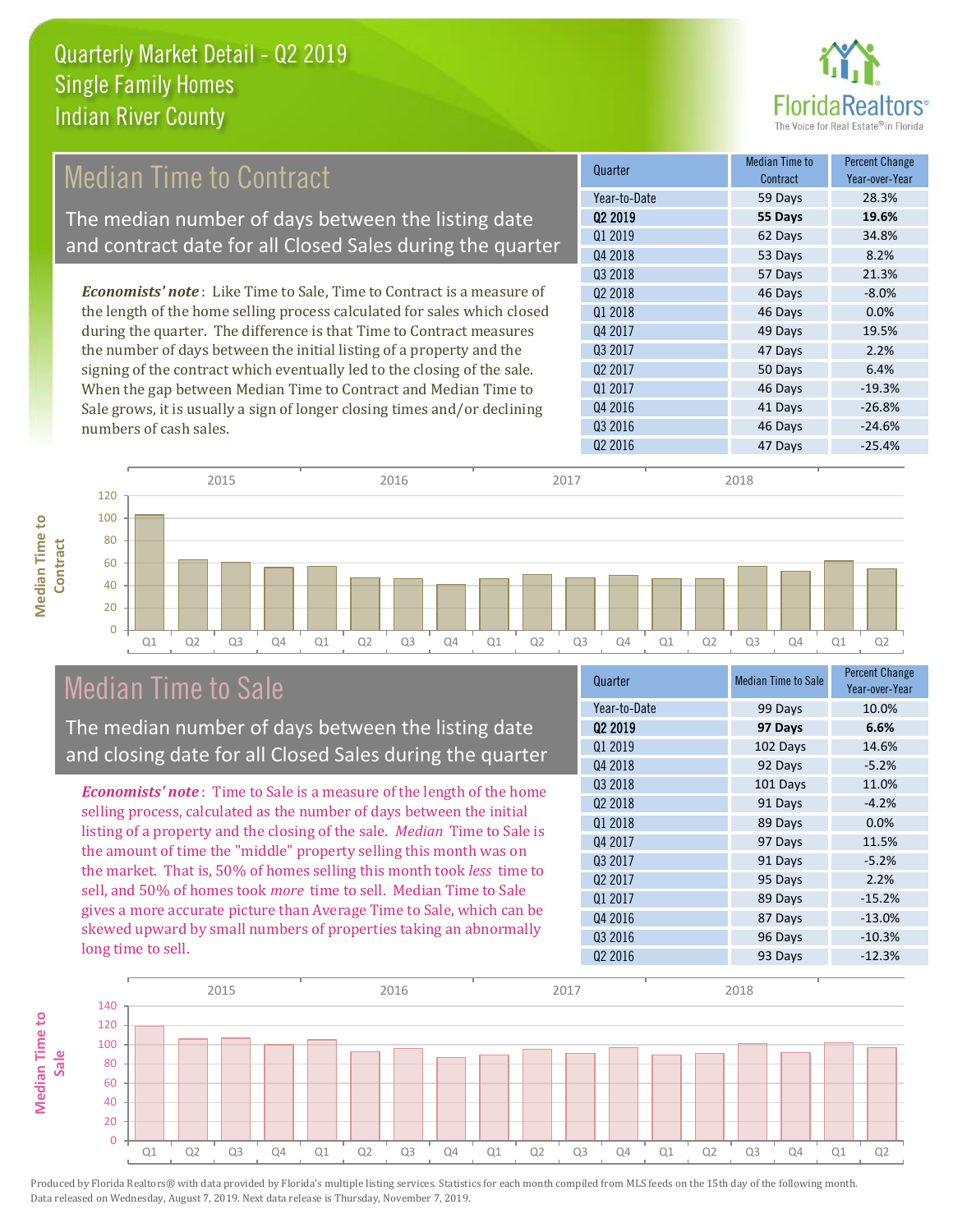

| <b>New Pending Sales</b>                                                      | Quarter             | <b>New Pending Sales</b> | <b>Percent Change</b><br>Year-over-Year |
|-------------------------------------------------------------------------------|---------------------|--------------------------|-----------------------------------------|
|                                                                               | Year-to-Date        | 2,001                    | $-0.1%$                                 |
| The number of listed properties that went under                               | 02 2019             | 1,049                    | 2.3%                                    |
| contract during the quarter                                                   | 01 2019             | 952                      | $-2.8%$                                 |
|                                                                               | Q4 2018             | 688                      | $-7.8%$                                 |
|                                                                               | Q3 2018             | 810                      | 13.3%                                   |
| <b>Economists' note:</b> Because of the typical length of time it takes for a | 02 2018             | 1,025                    | 2.9%                                    |
| sale to close, economists consider Pending Sales to be a decent               | 01 2018             | 979                      | $-2.8%$                                 |
| indicator of potential future Closed Sales. It is important to bear in        | Q4 2017             | 746                      | 12.7%                                   |
| mind, however, that not all Pending Sales will be closed successfully.        | Q3 2017             | 715                      | $-9.5%$                                 |
| So, the effectiveness of Pending Sales as a future indicator of Closed        | Q <sub>2</sub> 2017 | 996                      | 14.7%                                   |
| Sales is susceptible to changes in market conditions such as the              | Q1 2017             | 1,007                    | 22.8%                                   |
| availability of financing for homebuyers and the inventory of                 | Q4 2016             | 662                      | 7.6%                                    |
| distressed properties for sale.                                               | 03 2016             | 790                      | $-1.6%$                                 |
|                                                                               | 02 2016             | 868                      | $-29.5%$                                |

**New Listings**



# New Listings The number of properties put onto the market during

*Economists' note* : New Listings tend to rise in delayed response to the quarter

increasing prices, so they are often seen as a lagging indicator of market health. As prices rise, potential sellers raise their estimations of value—and in the most recent cycle, rising prices have freed up many potential sellers who were previously underwater on their mortgages. Note that in our calculations, we take care to not include properties that were recently taken off the market and quickly relisted, since these are not really *new* listings.

| Quarter             | <b>New Listings</b> | <b>Percent Change</b><br>Year-over-Year |
|---------------------|---------------------|-----------------------------------------|
| Year-to-Date        | 2,389               | $-4.2%$                                 |
| Q <sub>2</sub> 2019 | 1,079               | $-3.6%$                                 |
| Q1 2019             | 1,310               | $-4.7%$                                 |
| Q4 2018             | 1,080               | 16.6%                                   |
| 03 2018             | 992                 | 25.6%                                   |
| Q <sub>2</sub> 2018 | 1,119               | 3.1%                                    |
| Q1 2018             | 1,375               | 11.2%                                   |
| Q4 2017             | 926                 | 2.5%                                    |
| Q3 2017             | 790                 | $-13.1%$                                |
| Q <sub>2</sub> 2017 | 1,085               | 19.5%                                   |
| Q1 2017             | 1,236               | 10.2%                                   |
| Q4 2016             | 903                 | 15.6%                                   |
| Q3 2016             | 909                 | 11.7%                                   |
| Q <sub>2</sub> 2016 | 908                 | 5.7%                                    |

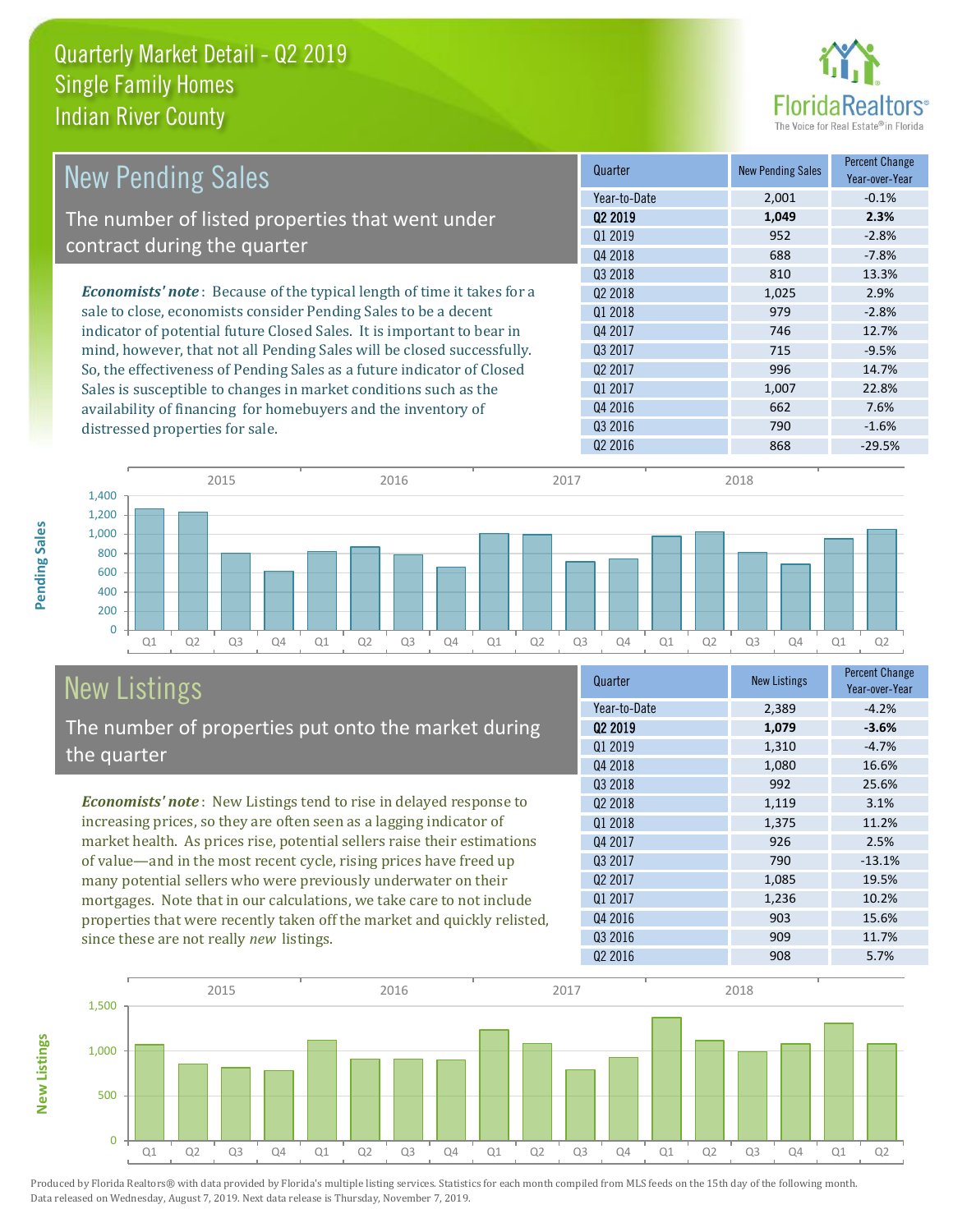

| <b>Inventory (Active Listings)</b>                                           | Quarter             | Inventory | <b>Percent Change</b><br>Year-over-Year |
|------------------------------------------------------------------------------|---------------------|-----------|-----------------------------------------|
|                                                                              | YTD (Monthly Avg)   | 1,589     | 12.0%                                   |
| The number of property listings active at the end of                         | 02 2019             | 1,391     | 6.4%                                    |
|                                                                              | Q1 2019             | 1,639     | 13.7%                                   |
| the quarter                                                                  | Q4 2018             | 1,496     | 27.2%                                   |
|                                                                              | Q3 2018             | 1,332     | 16.0%                                   |
| <b>Economists' note</b> : There are a number of ways to define and calculate | Q <sub>2</sub> 2018 | 1,307     | 2.0%                                    |
| Inventory. Our method is to simply count the number of active listings       | 01 2018             | 1,441     | 8.1%                                    |
| on the last day of the quarter, and hold this number to compare with         | Q4 2017             | 1,176     | $-3.7%$                                 |
| the same quarter the following year. Inventory rises when New                | Q3 2017             | 1,148     | 3.1%                                    |
| Listings are outpacing the number of listings that go off-market             | Q <sub>2</sub> 2017 | 1,282     | 11.3%                                   |
| (regardless of whether they actually sell). Likewise, it falls when New      | Q1 2017             | 1,333     | $-5.7%$                                 |
| Listings aren't keeping up with the rate at which homes are going off-       | Q4 2016             | 1,221     | 3.8%                                    |
| market.                                                                      | Q3 2016             | 1,113     | 1.0%                                    |



# Months Supply of Inventory

An estimate of the number of months it will take to deplete the current Inventory given recent sales rates

*Economists' note* : MSI is a useful indicator of market conditions. The benchmark for a balanced market (favoring neither buyer nor seller) is 5.5 months of inventory. Anything higher is traditionally a buyers' market, and anything lower is a sellers' market. There is no single accepted way of calculating MSI. A common method is to divide current Inventory by the most recent month's Closed Sales count, but this count is a usually poor predictor of future Closed Sales due to seasonal cycles. To eliminate seasonal effects, we use the 12-month average of monthly Closed Sales instead.

| Quarter                  | <b>Months Supply</b> | <b>Percent Change</b><br>Year-over-Year |
|--------------------------|----------------------|-----------------------------------------|
| <b>YTD (Monthly Avg)</b> | 6.1                  | 13.0%                                   |
| 02 2019                  | 5.3                  | 8.2%                                    |
| Q1 2019                  | 6.3                  | 14.5%                                   |
| Q4 2018                  | 5.6                  | 24.4%                                   |
| 03 2018                  | 5.0                  | 11.1%                                   |
| Q <sub>2</sub> 2018      | 4.9                  | $-2.0%$                                 |
| Q1 2018                  | 5.5                  | $-1.8%$                                 |
| Q4 2017                  | 4.5                  | $-13.5%$                                |
| Q3 2017                  | 4.5                  | $-8.2%$                                 |
| Q <sub>2</sub> 2017      | 5.0                  | 0.0%                                    |
| 01 2017                  | 5.6                  | $-5.1%$                                 |
| Q4 2016                  | 5.2                  | 8.3%                                    |
| Q3 2016                  | 4.9                  | 11.4%                                   |
| Q <sub>2</sub> 2016      | 5.0                  | 2.0%                                    |

 $Q2\,2016$   $1,152$   $-3.8\%$ 



**Inventory**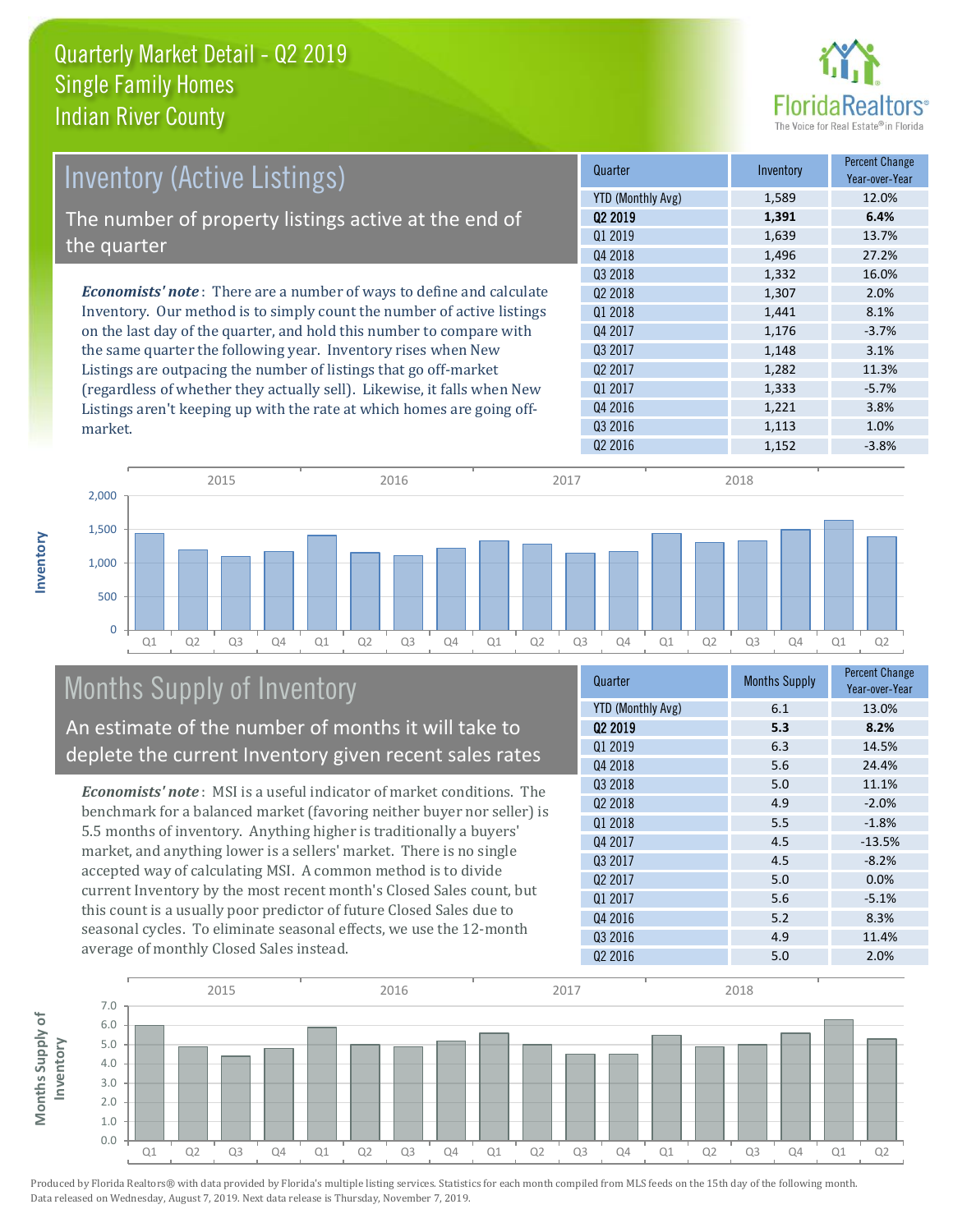

#### *Economists' note:* Closed Sales are one of the simplest—yet most important—indicators for the residential real estate market. When comparing Closed Sales across markets of different sizes, we recommend comparing the percent changes in sales rather than the number of sales. Closed Sales (and many other market metrics) are affected by seasonal cycles, so actual trends are more accurately represented by year-over-year changes (i.e. comparing a quarter's sales to the amount of sales in the same quarter in the previous year), rather than changes from one quarter to the next. \$1,000,000 or more 55 55 10.0%  $$250,000 - $299,999$  131 -14.9% \$300,000 - \$399,999 166 46.9% \$400,000 - \$599,999 99 -1.0% \$600,000 - \$999,999 59 22.9% \$150,000 - \$199,999 181 -11.7% \$200,000 - \$249,999 209 11.2%  $$100,000 - $149,999$  72 -29.4% Sale Price Closed Sales Percent Change Year-over-Year Less than \$50,000 2 33.3%  $$50.000 - $99.999$  11  $$59.3\%$ **Q2 2018** Q2 2019 Closed Sales by Sale Price The number of sales transactions which closed during the quarter



# Median Time to Contract by Sale Price The median number of days between the listing date and contract date for all Closed Sales during the quarter

*Economists' note* : Like Time to Sale, Time to Contract is a measure of the length of the home selling process calculated for sales which closed during the quarter. The difference is that Time to Contract measures the number of days between the initial listing of a property and the signing of the contract which eventually led to the closing of the sale. When the gap between Median Time to Contract and Median Time to Sale grows, it is usually a sign of longer closing times and/or declining numbers of cash sales.

| Sale Price            | <b>Median Time to</b><br>Contract | <b>Percent Change</b><br>Year-over-Year |
|-----------------------|-----------------------------------|-----------------------------------------|
| Less than \$50,000    | 52 Days                           | $-71.6%$                                |
| $$50,000 - $99,999$   | 30 Days                           | $-16.7%$                                |
| $$100,000 - $149,999$ | 36 Days                           | 16.1%                                   |
| $$150,000 - $199,999$ | 40 Days                           | 37.9%                                   |
| \$200,000 - \$249,999 | 44 Days                           | $0.0\%$                                 |
| \$250,000 - \$299,999 | 42 Days                           | $-34.4%$                                |
| \$300,000 - \$399,999 | 74 Days                           | 48.0%                                   |
| \$400,000 - \$599,999 | 121 Days                          | 44.0%                                   |
| \$600,000 - \$999,999 | 102 Days                          | 0.0%                                    |
| \$1,000,000 or more   | 149 Days                          | 4.9%                                    |



**Closed Sales**

**Median Time to Contract Median Time to Contract**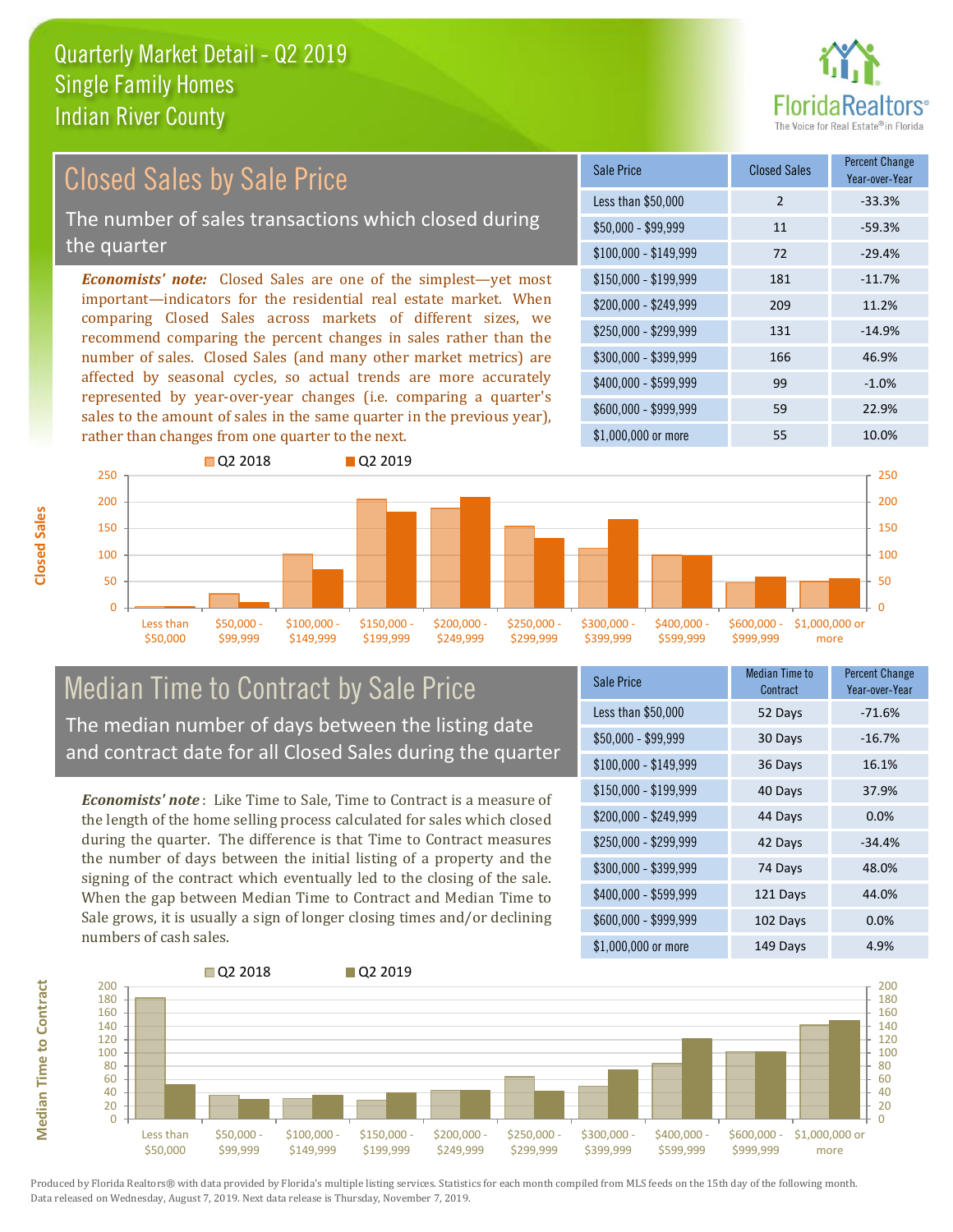

# New Listings by Initial Listing Price

The number of properties put onto the market during the quarter

*Economists' note:* New Listings tend to rise in delayed response to increasing prices, so they are often seen as a lagging indicator of market health. As prices rise, potential sellers raise their estimations of value—and in the most recent cycle, rising prices have freed up many potential sellers who were previously underwater on their mortgages. Note that in our calculations, we take care to not include properties that were recently taken off the market and quickly relisted, since these are not really *new* listings.





# Inventory by Current Listing Price The number of property listings active at the end of the quarter

*Economists' note* : There are a number of ways to define and calculate Inventory. Our method is to simply count the number of active listings on the last day of the quarter, and hold this number to compare with the same quarter the following year. Inventory rises when New Listings are outpacing the number of listings that go off-market (regardless of whether they actually sell). Likewise, it falls when New Listings aren't keeping up with the rate at which homes are going offmarket.

| <b>Current Listing Price</b> | Inventory | <b>Percent Change</b><br>Year-over-Year |
|------------------------------|-----------|-----------------------------------------|
| Less than \$50,000           | 0         | $-100.0%$                               |
| $$50,000 - $99,999$          | 6         | $-62.5%$                                |
| $$100,000 - $149,999$        | 38        | $-30.9%$                                |
| $$150,000 - $199,999$        | 161       | 30.9%                                   |
| \$200,000 - \$249,999        | 192       | 14.3%                                   |
| \$250,000 - \$299,999        | 165       | $-4.1%$                                 |
| \$300,000 - \$399,999        | 222       | 18.1%                                   |
| \$400,000 - \$599,999        | 204       | 2.0%                                    |
| \$600,000 - \$999,999        | 165       | $-3.5%$                                 |
| \$1,000,000 or more          | 238       | 11.7%                                   |



Produced by Florida Realtors® with data provided by Florida's multiple listing services. Statistics for each month compiled from MLS feeds on the 15th day of the following month. Data released on Wednesday, August 7, 2019. Next data release is Thursday, November 7, 2019.

**Inventory**